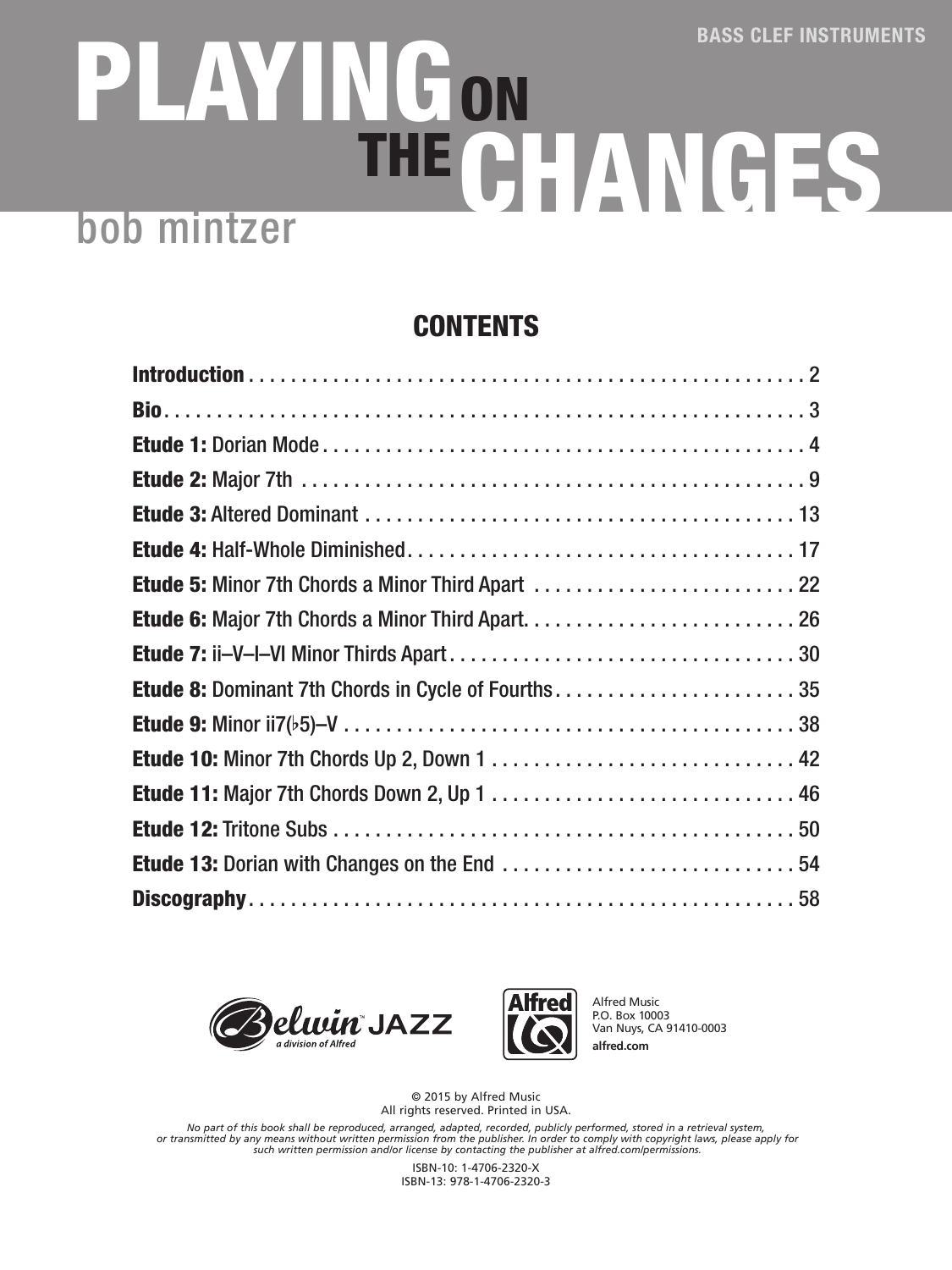## **Etude 1: Dorian** dorian mode ETUDE 1<br>dorian mode

Bass Clef Instruments e Pattern 1: Thirds; Pattern 2: Variation in Thirds; and Pattern ninor 3rd and minor 7th scale degrees is used on minor<br>1 practice Pattern 1: Thirds; Pattern 2: Variation in Thir<br>1 practice Pattern 1: Thirds; Pattern 2: Variation in Thir The Dorian mode with minor 3rd and minor 7th scale degrees is used on minor 7th chords. Practice the scale up and down<br>at various tempos. Then practice Pattern 1: Thirds: Pattern 2: Variation in Thirds: and Pattern 3: Diat at various tempos. Then practice Pattern 1: Thirds; Pattern 2: Variation in Thirds; and Pattern<br> at various tempos. Then practice Pattern 1: Thirds; Pattern 2: Variation in Thirds; and Pattern 3: Diatonic Sevenths.<br>. Bass Clef Instruments

**Etude 1: Dorian**

**Etude 1: Dorian**



After practicing the Dorian scale in these four configurations, you can cre<br>shapes when you play either of the two following pentatonic scales:<br>min. 3rd 4th 5th min. 7th se four comigurations, you can create so<br>o following pentatonic scales: example the Dorian scale in these four configurations, you can create so<br>example the two following pertatoric scales: **Letter**<br>ate some intere After practicing the Dorian scale in these four configurations, you can create some interesting melodic



b œ œ  $\overline{A}$  $\overline{\mathbf{z}}$  $\overline{a}$ œ  $\overline{\mathsf{L}}$ œ œ  $\equiv$ œ  $\equiv$ bœ  $\frac{1}{\alpha}$ œ  $\equiv$ œ œ œ œ œ œ œ œ œ œ œ œ œ œ œ œ bœ  $\equiv$ œ œ œ œ œ ˙ ˙ <sup>Ó</sup>  $9:4$  $\frac{4}{7}$ |<br>| œ œ œ bœ  $b \cdot f$ œ œ œ Minor Pentatonic with a Minor 7th.<br>
e le ce de C œ œ œ œ œ œ œ œ bÞ )<br>¦€ e |<br>E œ œ œ œ œ œ œ œ œ œ œ œ œ œ œ œ œ bœ  $b$  e  $\uparrow$ |<br>P œ œ œ œ œ |<br>|  $\overline{\mathbf{c}}$ o<br>o  $\bigcap: 4$  $\overline{a}$ œ œ pe<br>L œ œ œ œ œ œ œ be<br>L⊞  $b$   $\bullet$ œ œ œ œ œ œ œ œ œ œ œ pe<br>L  $\mathbf{b}$ œ  $\overline{\mathsf{R}}$ **with the contract of the contract of the contract of the contract of the contract of the contract of the contract of the contract of the contract of the contract of the contract of the contract of the contract of the cont** œ œ œ ˙  $\overline{\mathfrak{o}}$ Minor Pentatonic with a Minor 7th.<br>e **h**e **e e f f** œ .<br>∽ b œ œ  $\overline{L}$ œ Minor pentatonic with minor 7th. œ œ b œ œ œ œ œ œ œ œ œ œ œ œ b œ œ  $\overline{ }$  $4 \bullet$ œ  $\overline{a}$ œ bœ  $\frac{1}{2}$  $\overline{a}$ œ œ œ œ œ œ œ œ  $\bullet$  below  $\vdash$ œ œ œ bœ  $\frac{1}{2}$ œ œ œ œ œ œ œ œ œ œ œ œ œ œ œ œ œ œ bœ  $\frac{1}{2}$ œ œ œ Ļ œ  $\vec{e}$  $\overline{\ }$  $2^{\frac{1}{4}}$  $rac{4}{4}$  $\overline{\phantom{a}}$ œ œ œ  $\mathbb{Z}$  $\frac{b}{b}$   $\frac{c}{c}$ œ œ œ œ œ œ œ œ œ œ œ œ  $\frac{p}{\epsilon}$ p e<br>De E œ œ œ œ œ œ œ œ œ œ œ Ê œ œ œ œ œ œ  $\int$  $\frac{1}{2}$ œ œ œ œ œ œ œ  $\frac{\bm o}{\bm A}$  $\overline{\mathcal{O}}$  $\sqrt{2}$  $e^{\frac{1}{2}t}e^{\frac{1}{2}t}e^{\frac{1}{2}t}e^{\frac{1}{2}t}e^{\frac{1}{2}t}e^{\frac{1}{2}t}$  $\frac{p}{p}$  =  $\frac{p}{p}$  =  $\frac{p}{p}$  =  $\frac{p}{p}$  =  $\frac{p}{p}$  =  $\frac{p}{p}$  =  $\frac{p}{p}$  =  $\frac{p}{p}$  =  $\frac{p}{p}$  =  $\frac{p}{p}$  =  $\frac{p}{p}$  =  $\frac{p}{p}$  =  $\frac{p}{p}$  =  $\frac{p}{p}$  =  $\frac{p}{p}$  =  $\frac{p}{p}$  =  $\frac{p}{p}$  =  $\frac{p}{p}$  =  $\frac{p$ ∈∈e ∈eebe<br>e e e e ebe  $\frac{1}{2}$ œ **e pri**  $\overline{\mathcal{O}}$ b œ œ  $\overline{\mathcal{L}}$ œ œ œ œ ┢ œ œ  $\overline{a}$ œ œ bœ  $\rightarrow$ œ œ  $\frac{1}{2}$ œ  $\equiv$ œ ≘<br>— œ œ œ œ œ œ œ œ bœ  $\frac{1}{\sqrt{2}}$ œ œ œ ┇ œ œ œ ˙  $\overline{\phantom{a}}$